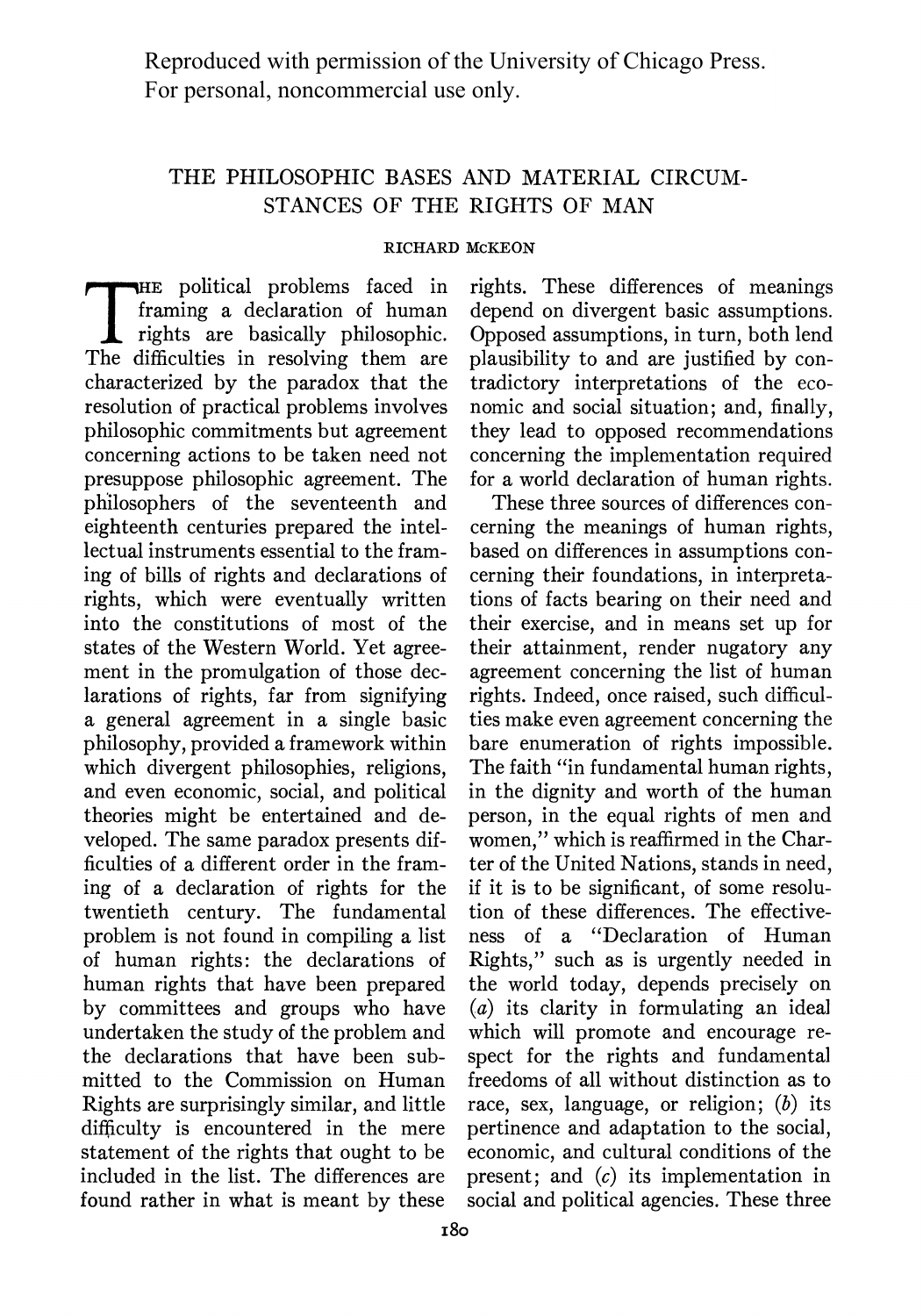**conditions of the effectiveness of a declaration of human rights, moreover, are not independent of one another. Opposed philosophies lead to opposed interpretations of history and of the present. Opposed conceptions of historical processes and historical methods, conversely, are used to supply the criticism of, or to lend justification to, opposed philosophies. Political institutions are adapted to circumstances and also change them; they are consequences of philosophic principles, as well as instruments of ideological control. The debates concerning a modern declaration of rights will turn, not on questions concerning what the rights are, but on questions of basic assumption, actual fact, and appropriate implementation. The difficulties will be discovered in the suspicions, suggested by these differences, concerning the tangential uses that might be made of a declaration of human rights for the purpose of advancing special interests rather than establishing universal truths or promoting general welfare.** 

**The focus of these oppositions and debates is, in part, determined by the tradition of human rights which received its classical expression in America and western Europe in the eighteenth century and, in part, a result of changes in the circumstances and in the ideas of men since that time. The history of human rights is long, for it is possible to trace concern with them back to the Greeks and the Romans; and most of the philosophic devices by which they were developed and on which they were grounded, like the doctrines of natural law and social contract, have like origins and evolutions. But the history of declarations of human rights is short.' The** 

**difference in those two histories may serve to separate the respects in which philosophic differences are unimportant in the resolution of practical problems from the respects in which they are of crucial importance. "Natural law" does not designate a single philosophic doctrine: it receives different definitions and developments in the philosophies of Aquinas, Hobbes, and Locke, to mention only three of the numerous natural-law philosophers; and, in the controversies concerning the relation of church and state in the late Middle Ages, the doctrine of natural law was employed to defend opposed positions of papalists, imperialists, and conciliarists. The conception of natural rights, sacred and inherent in man, was written into the constitutions of the eighteenth, nineteenth, and twentieth centuries, not because men had agreed on a philosophy, but because they had agreed, despite philosophic differences, on the formulation of a solution to a series of moral and political problems. It is as easy to make a case for the derivation of the conception of human rights from the philosophies of Aquinas, Suarez, and Bellarmine as for its derivation from the philosophies of Locke or Montesquieu, and it is easy to question the historical accuracy no less than the intellectual relevance of both derivations. What is indisputable is that** 

**<sup>1</sup> The brevity of the history of declarations of human rights justifies the treatment of the problem against the background of the classical statements of** 

**western Europe. The problem in China, thus, is one of constitutional movements influenced by, or comparable to, those of the Western World (cf. Chun-Mai Carsun Chang, "Political Structure in the Chinese Draft Constitution," Annals of the American Academy of Political and Social Science, CCXLIII [I946], 67); the Islamic tradition was crucially influenced by the Western formulations (cf. Majid Khad**duri, "Human Rights in Islam," Annals of the **American Academy of Political and Social Science, CCXLIII [I946], 8o); and, in general, the problem of declarations of human rights, as distinct from their philosophic bases, has had everywhere similar constitutional evolutions.**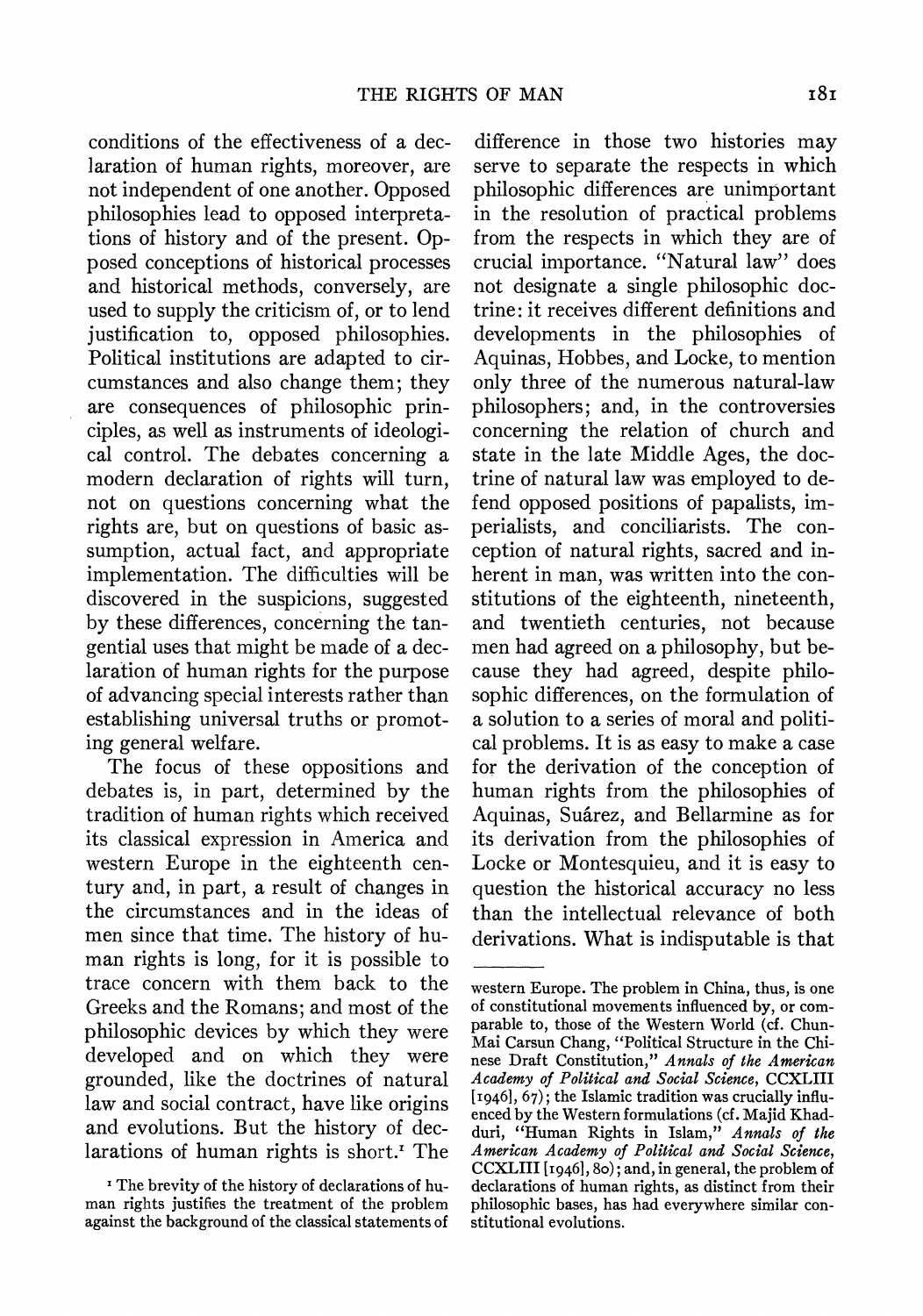**the declarations of human rights separated inalienable human rights which were to be protected from governmental interference from alienable rights which were delegated to the government for due compensation in the form of just and effective government.2 The discussion of human rights has, as a consequence, been couched in a series of simple oppositions: "rights" have been related, or opposed, to "wrongs," to "duties," and to "laws," and the discussion of rights has been in the tradition of constitutionalism.** 

**The use of these oppositions has become so traditional that they are accepted as inevitable or as statements of fact; and, indeed, they are statements of fact, but based on unnoticed philosophic assumptions which are emerging in the present discussion of human rights to revive forgotten or unexplored differences. When Mr. Ribnikar, the member of the Commission on Human Rights from Yugoslavia, expressed his conception of human rights at the first session of the commission, January 27-February IO, I947, he stressed the basic differences between the economic, social, and national life of the eighteenth century and the present underlying the opposition between the ideology of individualism and the spirit of collectivity; and he argued that it is "obvious that this common interest is more important than the individual interest, and that man can liberate himself only when the mass of a population is free." Dr. Malik, the member of the commission from Lebanon, on the other hand, sought human rights, during the same session, in the essence of man and found the chief problem of human rights in a new tyranny which has been rising in the last few decades, "the tyranny of the masses, which seems** 

**2 Charles H. McIlwain, "Bills of Rights," Encyclopaedia of the Social Sciences, II, 544-46.** 

**to have an inevitable tendency of ultimately embodying itself in what I might call the tyranny of the state." This is only one of the many conflicts developed recently from the fertile opposition of man and state which had served earlier as basis for instruments designed to protect man from unwarranted infringements on his freedoms. It could be supplemented by a long list of further conflicts or by a long list of philosophic, religious, moral, economic, or social recommendations for their resolution. The problem of human rights has, in this fashion, become a philosophic problem in which differences of basic conviction make seemingly simple distinctions deceptively complex.** 

**There are two ways in which such a problem may be treated: a philosophic solution may be sought in an agreement which resolves the basic differences, or a political frame may be sought within which agreement is possible concerning common action toward common ends, on the assumption that basic disagreements are more likely to be removed when mutual suspicions have been lessened by successful common action. The utility of a declaration of human rights depends on the possibility of separating the political from the philosophic question. The resolution of philosophic differences would require the definition of basic terms-like freedom and right-and the resolution of oppositions-like tradition and novelty-which have been variously defined and variously related in the philosophic traditions of the world. There is, among the philosophies of the world, a "utopian" or ideal tradition of analysis in which "freedom" is conceived to be a power based on knowledge of the truth; and in that tradition, which on this point is shared by philosophers as different as Augustine and Marx, to**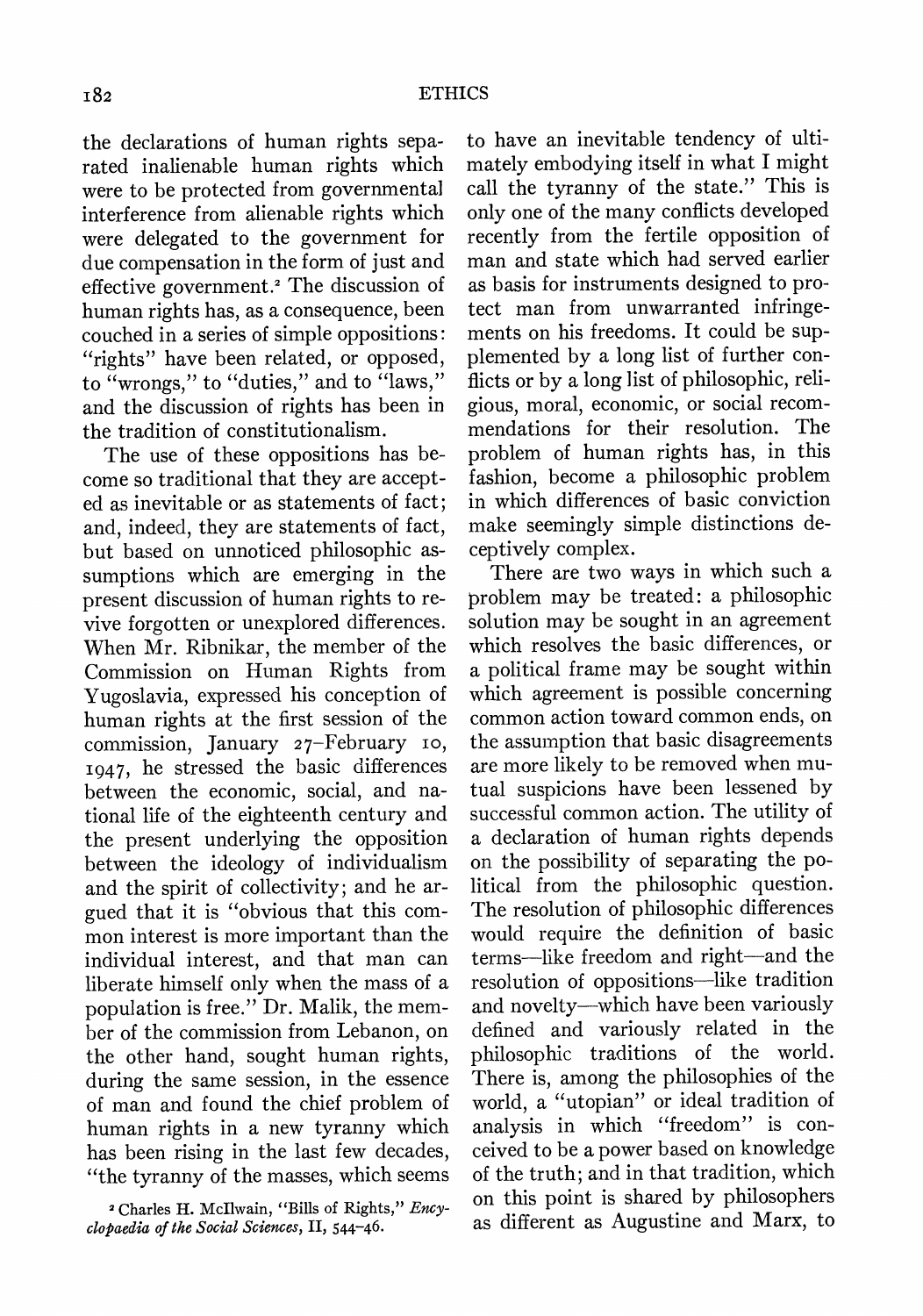**express or to follow what is false is not to be free. There is also a "circumstantial" or material tradition of analysis in which freedom depends on the power of choice and the power to follow either of alternative modes of action; and in this tradition, in which philosophers as different as Aristotle or Mill might be found, freedom is found in a region of indifference, deliberation, and choice.3 Likewise, what is revolutionary in the context of one set of philosophic assumptions is counterrevolutionary, subversive, or even traditional in another.** 

**The eighteenth century did not resolve these basic philosophic oppositions, but the declarations of rights which were formulated in the philosophic language of the eighteenth century did succeed in stating ideals which had a profound influence in improving the relations of men and in advancing the practice of justice. The basic problem to which the declarations of human rights were addressed was the injustice of feudal rulers and governments. They were expressions of the revolutionary movements of the century: they reserved certain inalienable rights to man and forbade governments' to infringe them; they were part of a constitutional movement in which governments were conceived to depend on the consent of the governed. In like fashion, contemporary discussions of the rights of man will not resolve the basic philosophic oppositions which have continued unabated since the seventeenth century unless philosophers, professional and lay, have discovered unexpectedly a new versatility in terminologies and assumptions or a new susceptibility to the claims of reason. But a declaration of human rights could have an effect on the political and social practices of the next cen-**

**3 Cf. R. McKeon, "Discussion and Resolution in Political Conflicts," Ethics, LIV (I944), 246-47.** 

**tury comparable to that of earlier bills of rights, provided that it is recognized that the problem has changed. A world declaration of human rights must, like the national bills of rights, be conceived within a constitutional frame, such as the Charter of the United Nations; and the basic problem then turns not merely on the relation of men to governments but on the relation of groups of men and of states to one another. In the framework of the United Nations it is the problem of how men with basically different philosophic convictions and religious beliefs, associated in divergent political organizations and committed to divergent economic systems, can co-operate in the maintenance of peace, the promulgation of justice, and the protection of fundamental human rights. The nature of that problem is seen both in the opposed assumptions implied in efforts to resolve it and in the additions that have been made in recent years to the list of human rights.** 

**One of the fundamental issues of our times is to be found in the opposition of two assumptions, made implicitly and explicitly in policies advocated for the determination of the relations of the nations of the world. On the one hand, it is assumed that there are several basic ideologies, probably reducible to two, which are in necessary conflict and opposition and which are dividing, or will eventually divide, mankind into two worlds until one overcomes the other. On the other hand, it is assumed that means can be found by which men of different basic convictions in philosophy, religion, political theory, and economic doctrine may co-operate to common ends in a single world of shared values. The first assumption requires a solution in which peace and human rights depend on the successful inculcation of a single basic**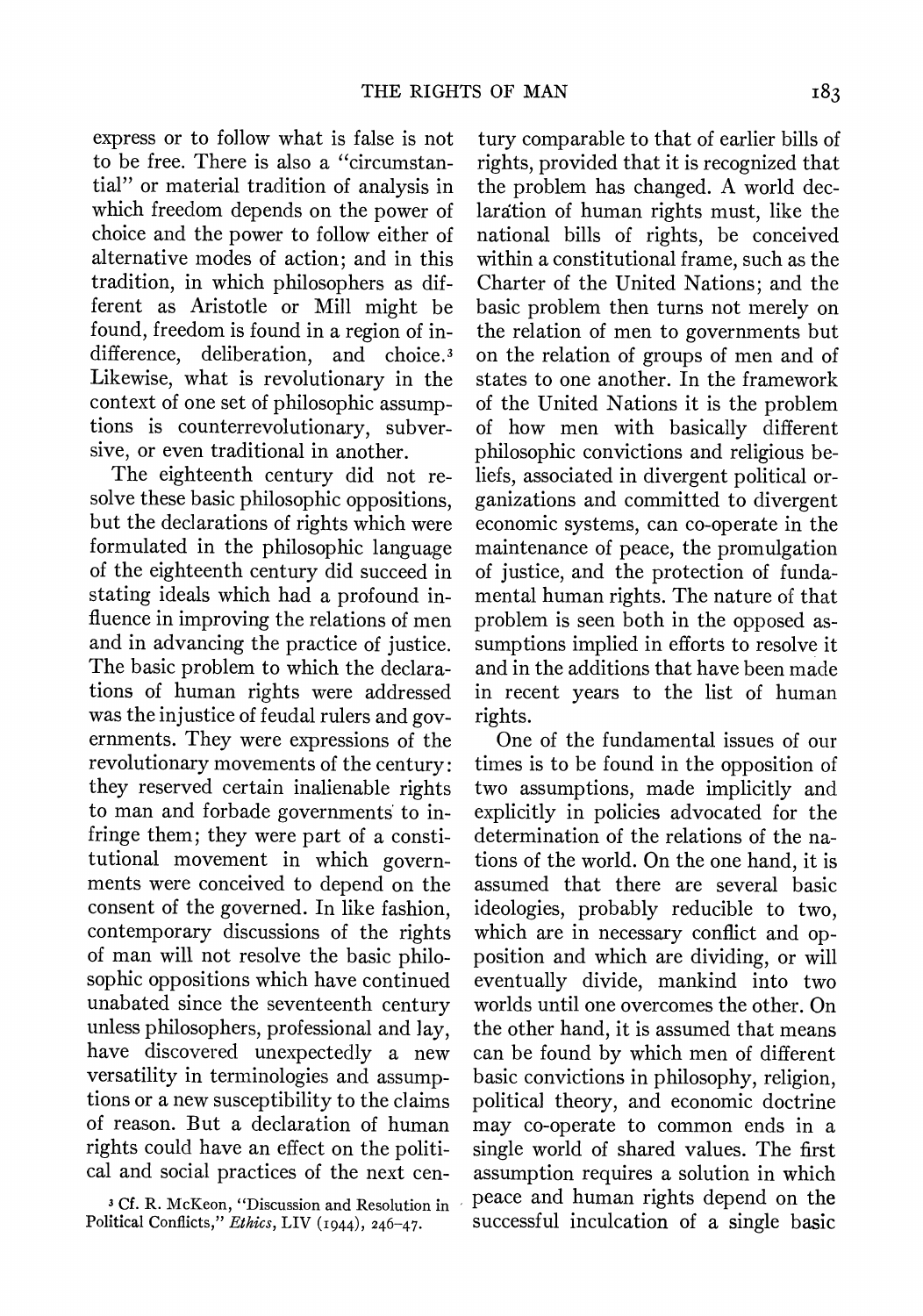**philosophy throughout the world; and the failure of efforts toward universal indoctrination in the past, even in the case of basic doctrines which seem in retrospect more attractive than the rough outlines of either form of life appears to adherents of the opposed doctrine, make it highly probable that pursuit of that solution must lead to war. The second assumption offers a solution in which peace and human rights might be preserved by means of constitutions, like those of the United Nations and the specialized agencies associated with the United Nations, if they furnish the means by which to reach agreements concerning the equitable solution of problems and the achievement of human welfare and the common good and, in so doing, facilitate the advance of common understanding and fundamental moral agreement. In the pursuit of the second solution the formulation of a declaration of human rights is of basic importance; and the nature of such a declaration takes its form from the assumption that it is possible to come to agreement concerning the rights of man and to implement such an agreement short of arriving at philosophic unanimity.** 

**The change in the problem of human rights which is seen in this opposition of basic assumptions is further exemplified in new additions to the list of human rights. As human rights can no longer be formulated effectively on the simple opposition of man and state or on the assumption that freedoms and rights will be safeguarded adequately if governments can be persuaded to desist from certain actions, so, too, many of the rights which have become of basic importance in the nineteenth and twentieth centuries have burst through the classical definitions and safeguards of human rights. In even so brief an enumeration**  **as the Four Freedoms, only two-freedom of speech and expression and freedom of religion and worship-fit the frame of the earlier conception of rights or the guaranties provided for them,**  while two-freedom from want and free**dom from fear-require a different analysis and different implementation. The treatment of problems involving rights of the latter kind during the nineteenth and early twentieth centuries is indication and symptom of the change in the basic problem of human rights, and the clarification of that difference will serve also to suggest the appropriate means for the implementation of such rights.** 

**When rights are to be protected from the possible tyranny of governments, the problem may be solved by recognizing that certain rights are inherent in the very nature of man and by specifying the constitutional safeguards under which other rights may be delegated to the various organs of government. The rights of man are closely related to the rights of the citizen, and civil rights are both precondition and consequence of political rights. The specification of rights proper to man and the formulation of the manner in which rights proper to citizens may be exercised determine a complex relation between them, for they are, on the one hand, different in their implementation and yet, on the other hand, involved in a process of mutual delimitation which is usually expressed in the opposition of rights and duties. Civil rights are designed to guarantee the individual against arbitrary treatment: they are formulated in terms of equality before the law and the operation of due process of law; they can be defended by providing access to court decisions when they seem to be violated. Political rights are designed to relate the government to the consent of the governed: they are**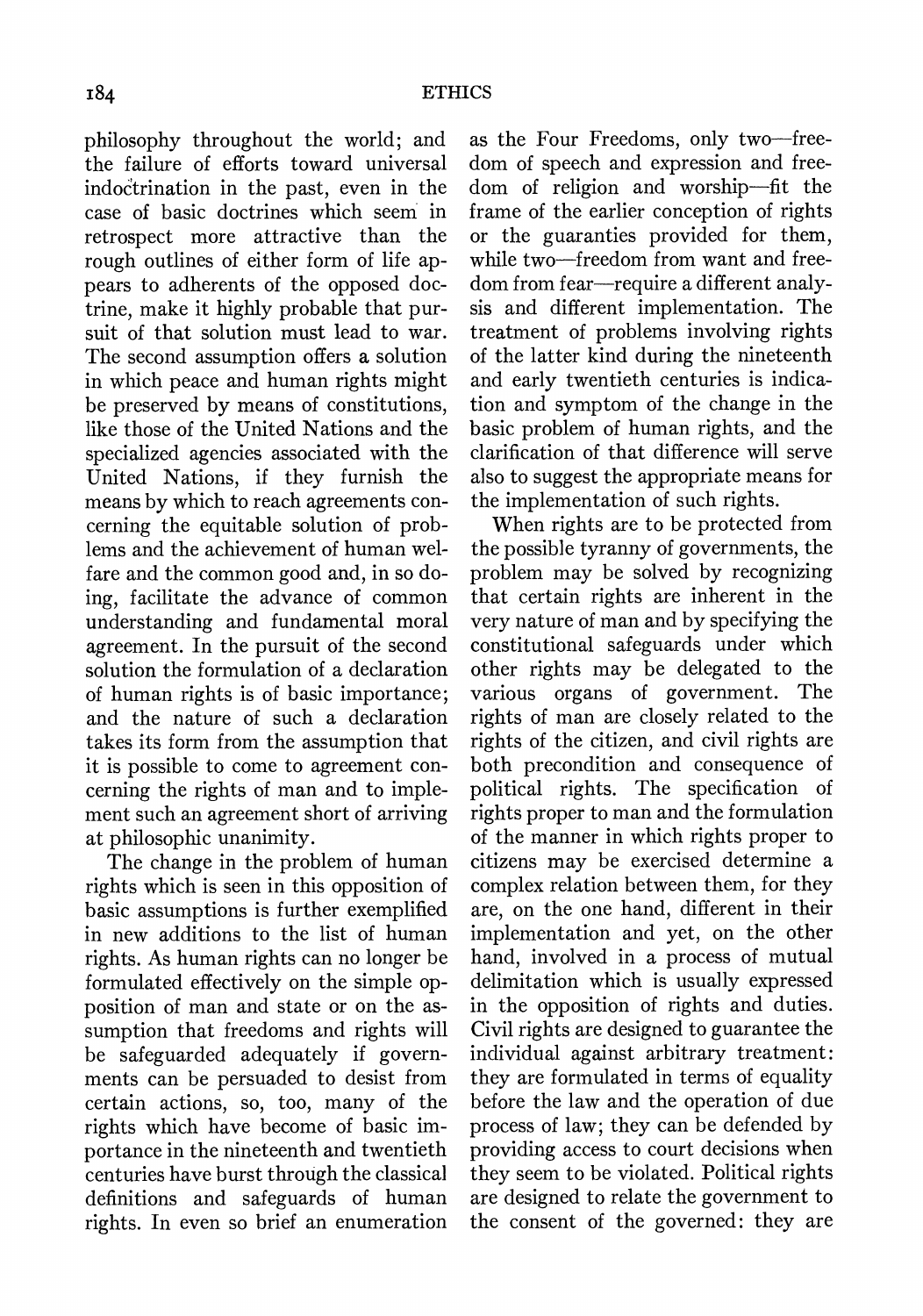**formulated in the institutions of government and in the conditions, such as "free elections," by which consent is expressed; they are defended only by the constitutional frame which determines the manner of their exercise. Civil rights, like freedom of conscience and freedom of speech, were justified by their early defenders on the grounds not only that they may be granted without danger to the public peace but also that they may not be withheld without danger. The freedoms of association, assembly, press, and communications have like grounds; and, although a limitation might be set on any such freedom by invoking the inter**est of *salus publica*, the general tendency **seemed, until recently, to be toward the spread and universalization of such freedoms. Similarly, although the manner in which a citizen may influence the government under which he lives varies with the forms of government, the trend toward democracy seemed, until recently, universal. The change that has come into these problems in recent years is not so much due to a change in these tendencies as to the introduction of differences in the interpretation of what constitutes "freedom" and "democracy."** 

**These changes became apparent in the discussion of rights which were not part of the eighteenth-century formulations and which are not easily reduced to the formula of rights inherent in the nature of man requiring only protection from governmental interference. The problem of the new rights arose from the changed social and economic conditions due to the advance of technology and industrialization, which brought fundamental and obvious rights into conflict with extensions and interpretations of "property" rights. They have been posed variously. In practical action they have been treated by legal devices, like those by which, in** 

**the United States, problems in labor regulations and public health were solved by making what had been rights of which individuals could not be deprived without due process of law proper subjects for the exercise of police power. They have been the occasion for political change, for legislative action, and for revolution. In abstract analysis they have seemed to some thinkers to involve a moral problem, in the need to relate rights to functions and obligations and to discover criteria and purposes for society,4 while to others they have seemed to pose an intellectual problem, in the need to constitute a kind of knowledge which does not now exist for the resolution of the problems of the "public."5 This variety of approaches, practical and theoretic, is indication of the nature of the problem and the diversity of implementation which is required for its solution. Even if it is stated in terms of the relation of man and the state, it is no longer a problem of rights of individuals reserved from interference by government or of rights by which individuals may secure proper influence on government but rather a problem of how far opportunities to which men have a right must be secured by governmental action. The economic and social rights, which have a place in recent formulations of the rights of man -the right to work, the right to education, to social security, to recreation, cultural opportunities, and a fair share of the advancing gains of civilization, and, in general, the freedom from want and the freedom from fear-all are rights which require that something be done if they are to be secured for their recipients. The promulgation of economic and** 

**4 R. H. Tawney, The Acquisitive Society (London, 1937), pp. 44-45, 82-83.** 

**S John Dewey, The Public and Its Problems (New York, 1927), pp. I57, i66.**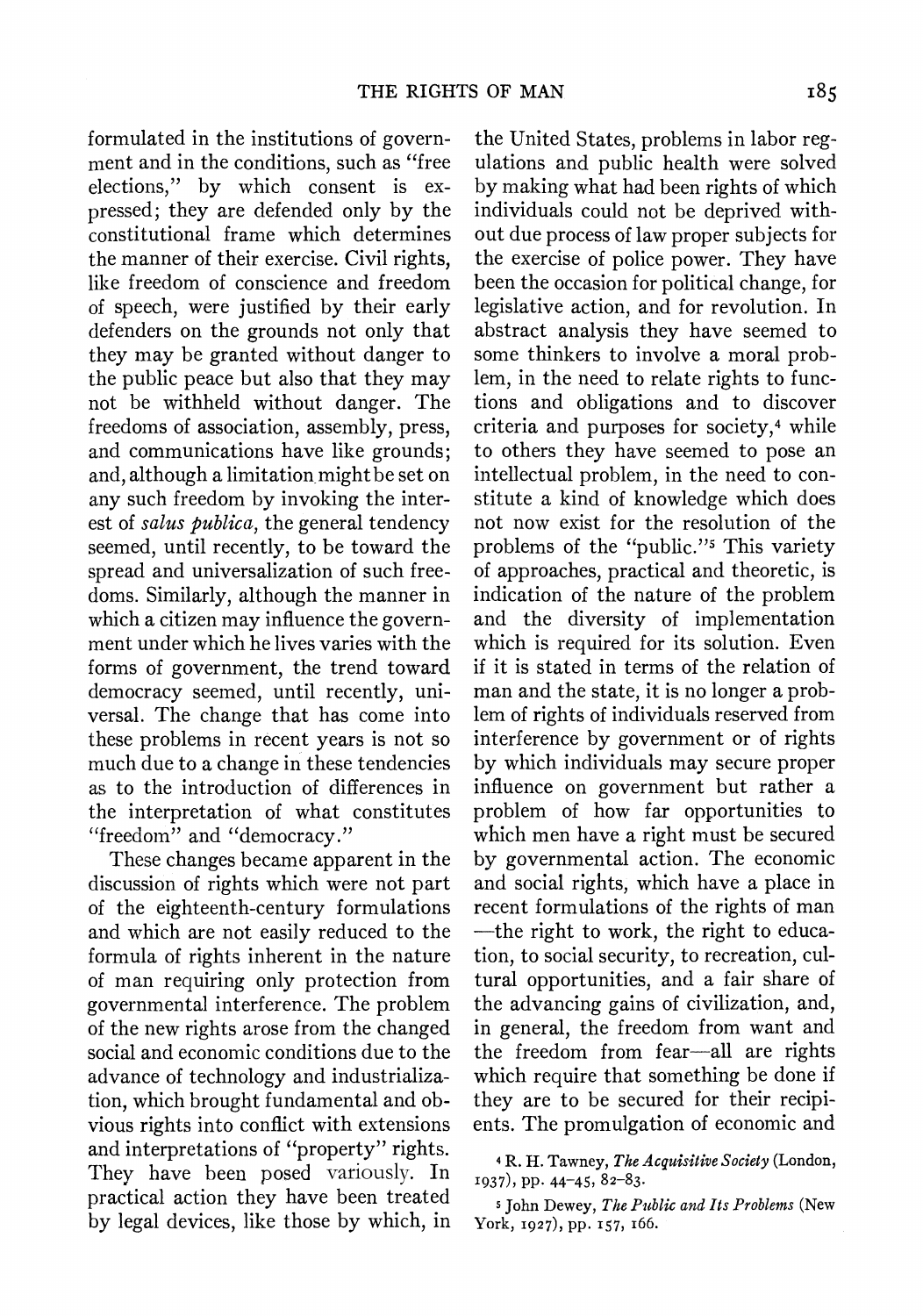**social rights has therefore brought them into conflict with civil and political rights, for the planning and control essential to the former impinge on some of the freedoms of choice and action that had seemed defensible under the latter. As a consequence, one of the fundamental oppositions in the discussions of human rights is between those who hold that the preservation of civil and political rights is basic even to the establishment of economic and social rights and those who hold that, unless economic and social rights are first secured, civil and political rights are an empty sham and pretense.** 

**The means by which to secure both sets of rights and, indeed, the very meanings which they assume as their interdependences are examined present problems which would be difficult to resolve without recourse to the other aspect of our present situation and another related set of rights. The advancement of science and technology, which gave rise, as a result of changes consequent on it, to the problem of economic and social rights, has had a direct effect in the new significance that has been given to a fourth set of rights-the freedom of communication and thought; for, as political rights afford a safeguard and significance to civil rights and as economic arid social rights provide means essential to the exercise of political rights, so the rights of communi**cation and thought may prepare the res**lution of differences concerning economic and social rights. The advance of science gives promise of completely transforming the conditions by which the welfare of man is secured, and the extension of information and knowledge may lead to mutual understanding and even to the removal of conflicts found in the basic assumptions of groups, cultures, and nations.** 

**The formulation of the philosophic bases and material circumstances of human rights would be important in an effort to remove the conflicts that have arisen in the conception of human rights. It is no less important to the preparation of a declaration of human rights, even though such a declaration need not await the resolution of fundamental problems but should precede it, for the philosophic bases of human rights provide an analysis of the problem preparatory, in the one case, to resolution and, in the other case, to implementation and action. A world bill of rights is possible, if it is recognized that both the definition of the rights and progress in their achievement depend on implementation and that implementation in the case of a world bill of rights means not merely the recognition of agencies by which to protect rights or resolve conflicts among them but also recognition of the fact that, within the constitutional frame of the United Nations, rights will have different legal implementation and different philosophic interpretation in the various sovereign nations of the Organization. What is proposed as an immediate step, is the formulation of a "Declaration of Human Rights and Fundamental Freedoms" to be adopted as a General Assembly Resolution. This declaration might serve as a standard to be observed by member-states and might be incorporated in their constitutions and legislation. Most of the member-states already possess provisions in their constitutions for civil and political rights expressed in forms that are similar, even when the interpretations are highly diverse. The economic and social rights, on the other hand, have international aspects that are already subject to the operation of the United Nations and its various agencies. Civil rights could be**